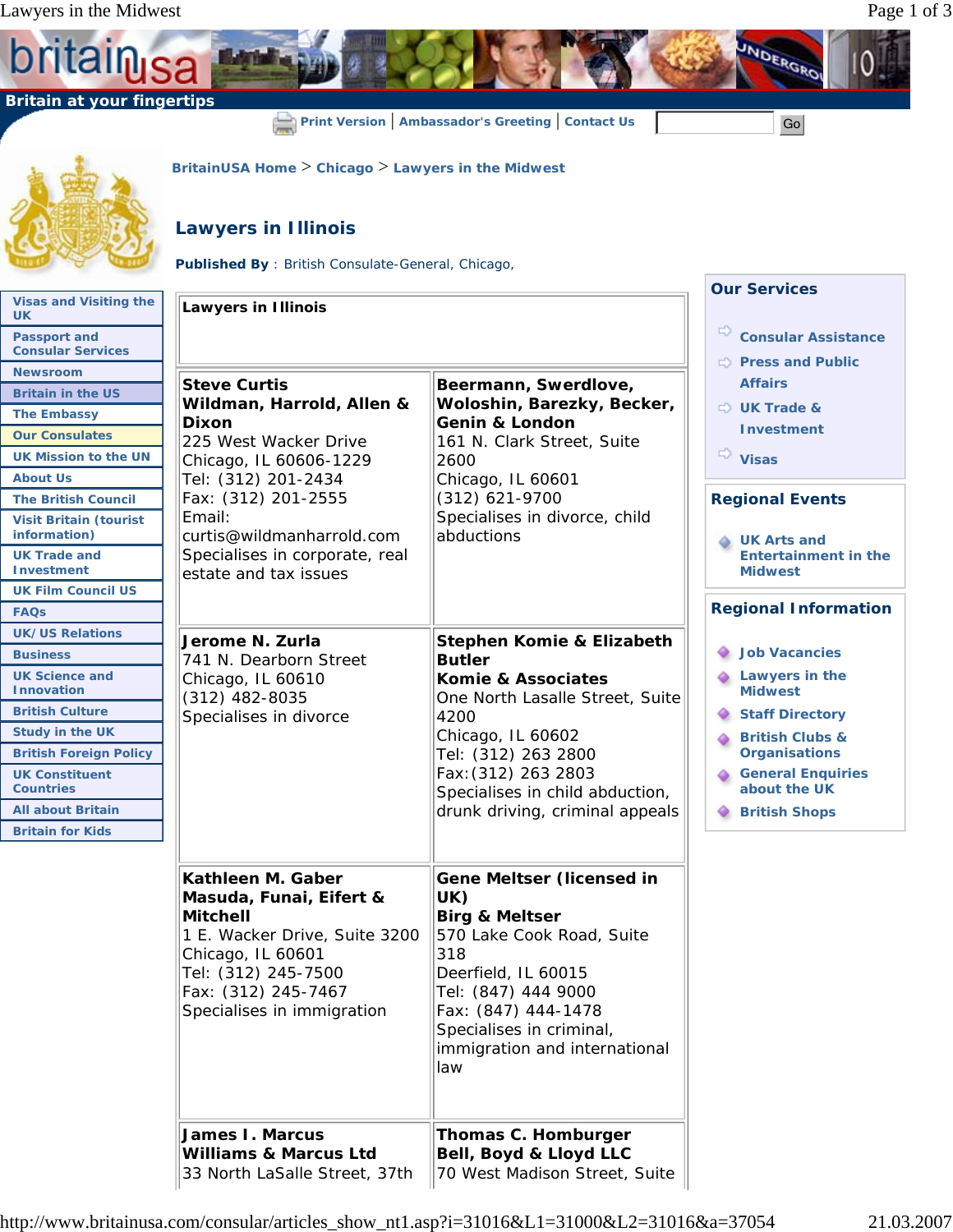| Floor<br>Chicago, IL 60602<br>Tel: (312) 782-9400<br>Fax: (312) 444-9400<br>Specialises in criminal law                                                                                                                                           | 330<br>Chicago, IL 60602-4207<br>Tel: (312) 807-4267<br>Fax: (312) 827-8102<br>Specialises in corporate and<br>real estate law                                                                                                                             |  |
|---------------------------------------------------------------------------------------------------------------------------------------------------------------------------------------------------------------------------------------------------|------------------------------------------------------------------------------------------------------------------------------------------------------------------------------------------------------------------------------------------------------------|--|
| Marshall, O'Toole, Gerstein,<br>Murray & Borun<br>233 S. Wacker Drive, Suite<br>6300<br>Chicago, IL 60606<br>Tel: (312) 474-6300<br>Fax: (312) 474-0448<br>Specialises in general law and<br>patents and trademarks                               | Yuri M. Birg, Gene Melster,<br><b>Birg &amp; Melster</b><br>570 Lake Cook Road, Suite<br>318<br>Deerfield, IL 60015<br>Tel: (847) 444-9000<br>Fax: (847) 444-1478<br>Specialises in immigration and<br>corporate law                                       |  |
| <b>Cheryl Lenz-Calvo</b><br>Kempster, Keller and Lenz-<br>Calvo, Ltd.<br>332 South Michigan Avenue<br>Suite 860<br>Chicago IL 60604<br>Tel: (312) 341-9730<br>Fax: (312) 341-0399<br>E-mail: cheryl@klc-ltd.com<br>Specialises in immigration law | David N. Kay Honorary<br><b>Legal Advisor to British</b><br><b>Consulate General</b><br><b>Gardner, Carton &amp; Douglas</b><br><b>Quaker Tower</b><br>321 N. Clark St, Suite 3400<br>Chicago, IL 60610-4795<br>Tel: (312) 245-8436<br>Fax: (312) 644-3381 |  |
| David N. Kay Honorary<br><b>Legal Advisor to British</b><br><b>Consulate General</b><br><b>Chamber of Christopher</b><br>Morcom QC<br>1 Raymond Bldgs<br>Gray's Inn<br>London, WC1R 5BZ<br>Tel: 011 44 207 430-1234<br>Fax: 011 44 207 430-1004   | <b>Sidley &amp; Austin</b><br>One First National Plaza<br>Chicago IL 60603<br>(312) 853-7000<br>General law                                                                                                                                                |  |
| <b>Mark Davidson</b><br>$(312)$ 499-9000<br>Specialises in immigration                                                                                                                                                                            | <b>Royal Berg</b><br>(312) 855-1118<br>Specialises in immigration                                                                                                                                                                                          |  |
| <b>Kevin Dixler</b><br>Tel: (312) 588-0500<br>Specialises in immigration                                                                                                                                                                          | Donald W. Garner,<br><b>President</b><br>LL.M. Law Group<br>12 South Michigan Avenue,<br>Chicago<br>Illinois 60603<br>Tel: (312) 425-0530                                                                                                                  |  |